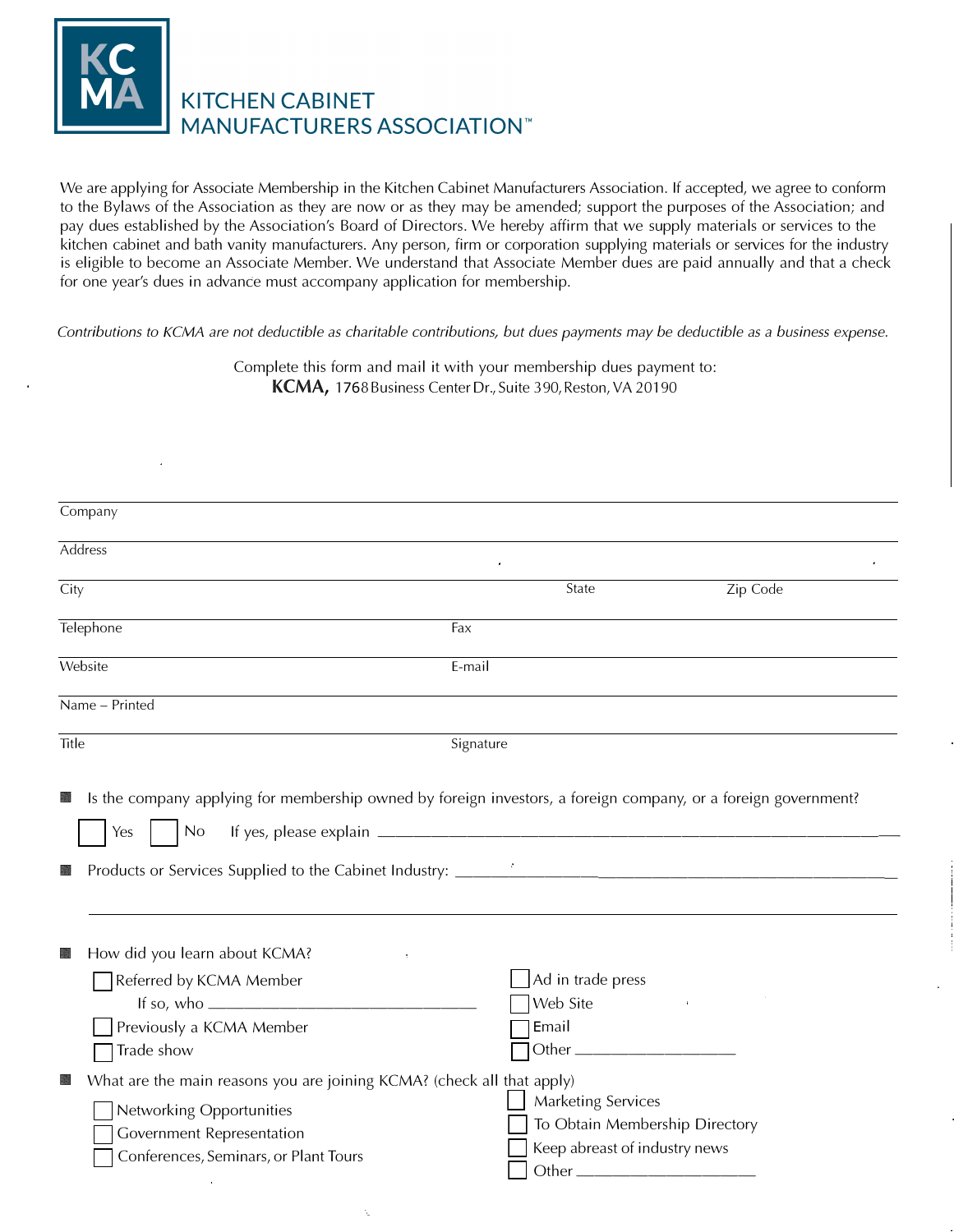## **Calculating Member Dues**

Please choose a dues category based on your company's annual sales to the cabinet industry for your most recent fiscal year.

|  | Level 1 Sales volume up to \$5,000,000                | \$1,000 |
|--|-------------------------------------------------------|---------|
|  | Level 2 $$+5,000,000$ to \$10,000,000                 | \$3,000 |
|  | Level 3 Above $$10,000,000$                           | \$5,000 |
|  | $\Box$ Level 4 Do not want to disclose financial data | \$5,000 |

Please provide contact information for the following personnel at your company:

| <b>Accounts Payable:</b> |  |  |
|--------------------------|--|--|
|                          |  |  |
|                          |  |  |
|                          |  |  |
| <b>Marketing:</b>        |  |  |
| Name                     |  |  |
|                          |  |  |
|                          |  |  |
|                          |  |  |